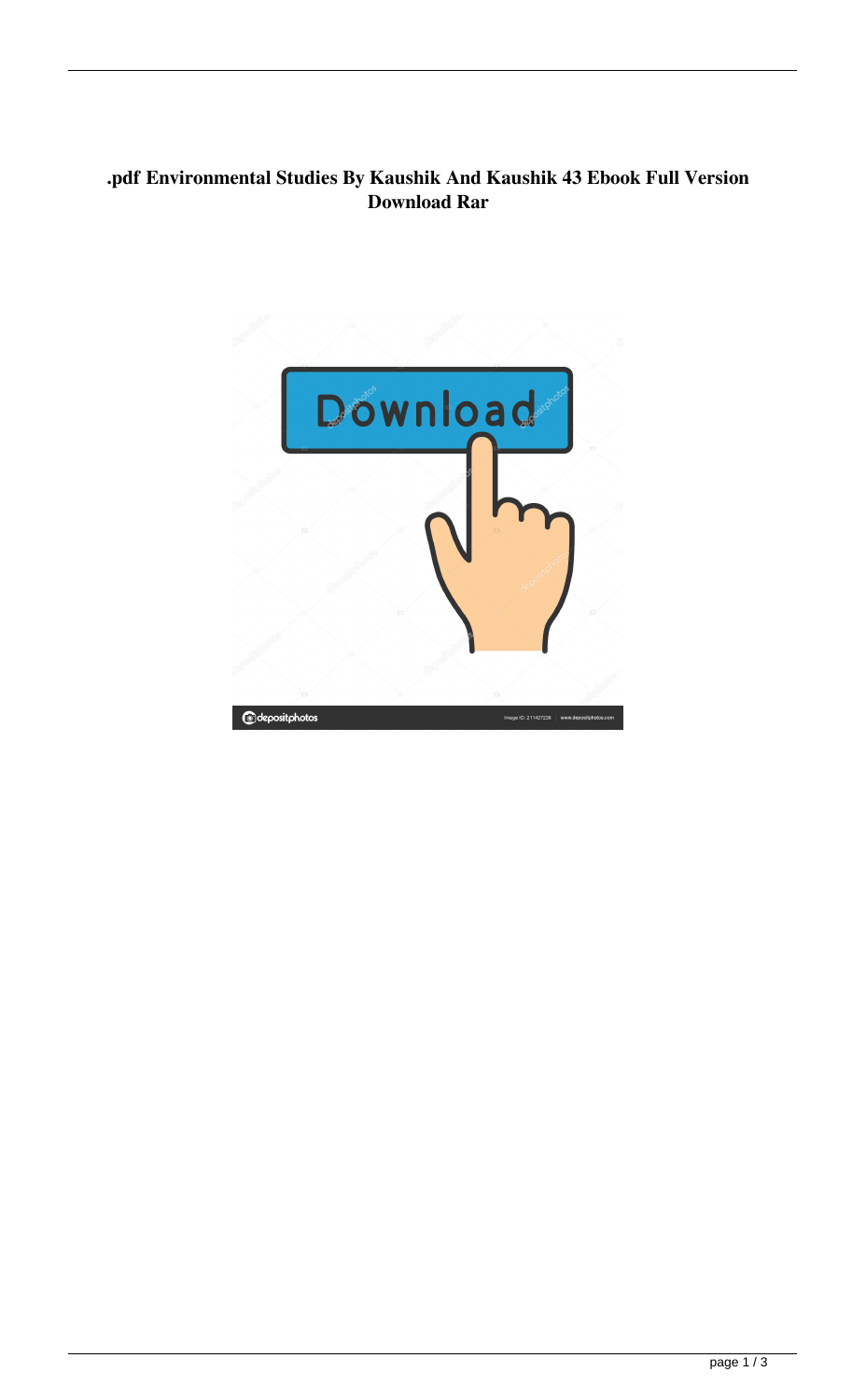Aditya, S. N. & Natesan, R. A. (2011). Environmental studies pdf by kaushik and kaushik, environmental studies by anubha kaushik and cp kaushik pdf download, kaushik and kaushik environmental. Environmental studies pdf by kaushik and kaushik, environmental studies by anubha kaushik and cp kaushik pdf download, kaushik and kaushik environmental. Environmental Studies Book By Kaushik And Kaushik Pdf 43. Environmental Studies Book By Kaushik And Kaushik Pdf 43. Related Collections. By Anna.Q: Rails 3.1 : Rack::Session::Cookie::Cookie.new returns nil, but cookie is generated and onload (FireFox) I am using Rails 3.1 with Geokit to map coordinates to a location I have added the map in my default layout but it generates an error. The server cannot determine the URL for the current request from information available. after checking the sourcecode I found the problem is related to "Rack::Session::Cookie::Cookie.new" returning nil, but the cookie is generated and onload it's ok. if I remove the line : it's ok, so I presume it's a Geokit problem, I tried to add: Geokit::Geocoders::coordinates\_geocoder = GeoKit::Geocoders::CoordinatesGeocoder.new(Geokit::Config uration.new.coordinates\_geocoder\_default\_settings) but without success, so any help or ideas about what I should check or do to fix this will be appreciated. The app is running on rails 3.1.1, the gem is version "0.6.2", the site is running on nginx. A: You need to put your custom Geocoder into the config/initializers/geokit.rb file Rails 3.1 + Geokit + ActionController::CsrfProtection Praga Zol Praga Zol () is a town and district of Düzce Province in the Black Sea region of Turkey. According to 2000 census, population of the district is 15,747